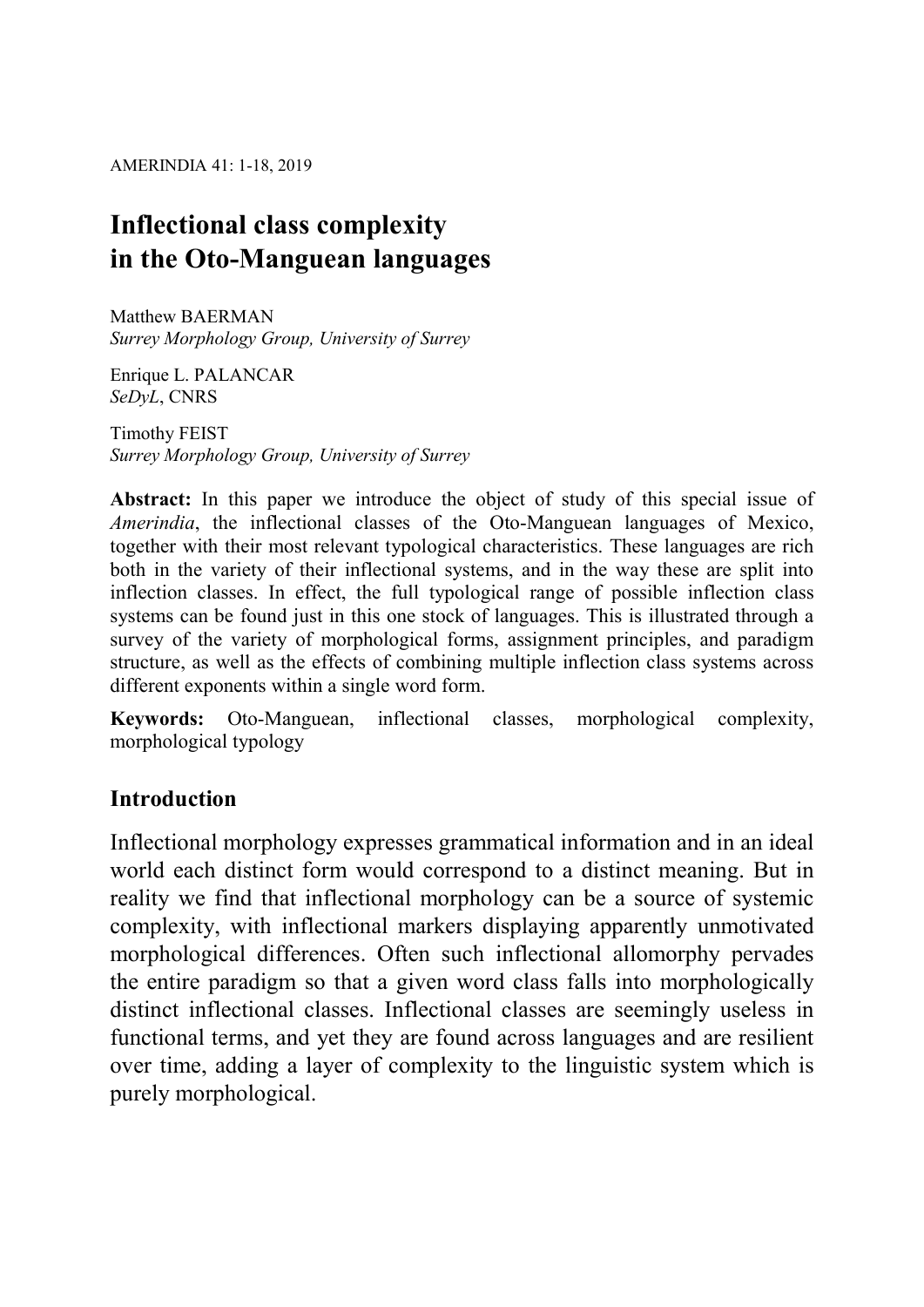Current knowledge of inflectional classes is still largely based on European languages and is thus limited by their typological characteristics, but in no language family on the planet –we would claim– are inflectional classes better represented than in the Oto-Manguean languages of Mexico. This is not just because so many of the languages across the family manifest inflectional class distinctions, but because of the wide morphological variety they manifest, and the intricacies of their organization.

Oto-Manguean languages are notable for the richness of their morphology, and they display all the relevant typological possibilities for the study of inflectional classes. The family includes from relatively simple systems to the most complex inflectional class systems ever described. Sometimes the sheer number of classes, their unpredictability, and the layering of cross-classifying systems of affixation, tone and stem alternations present both descriptive and theoretical challenges. The current special issue of Amerindia features articles by leading figures in the field with new data and new perspectives on the inflectional systems of one of the most remarkable linguistic families in the world.

## 1. Oto-Manguean

Oto-Manguean (also spelled 'Otomanguean') is a large family (also often treated as a linguistic phylum) of Amerindian languages spoken in villages and small towns in Central and Southern Mexico.1 Although the 2005 census by the INALI2 estimates the number of speakers to be slightly above 1,700,000, of which 200,000 are said to be monolingual, these figures are over optimistic. In reality, many of the languages are threatened because they are no longer learned by children and some are already critically endangered (for example Tilapa Otomi or Ixcatec). Oto-Manguean consists of the eight different linguistic groups (Figure 1).<sup>3</sup>

 $\overline{1}$ <sup>1</sup> The three Oto-Manguean languages outside of the Mexican territory (i.e., Subtiaba<sup>\*</sup> (Nicaragua; Tlapanecan); Monimbo<sup>†</sup> (Nicaragua; Manguean); and Chorotega<sup>†</sup> (Costa Rica; Manguean) are now extinct.

<sup>2</sup> National Institute for Indigenous Languages.

<sup>3</sup> In Campbell (1997) one can find a more traditional taxonomy, which is in turn based on unpublished materials by Terrence Kaufman. In his proposal, Oto-Manguean is thought to be divided into two large groups which in turn each consist of two major branches: (i) Western Oto-Manguean consisting of Oto-Pamean-Chinantecan and Tlapanecan-Manguean; and (ii) Eastern Oto-Manguean formed of Amuzgo-Mixtecan and Popolocan-Zapotecan. We prefer to adopt Palancar's (2016) flat approach to the family because this taxonomy has not yet been discussed at length.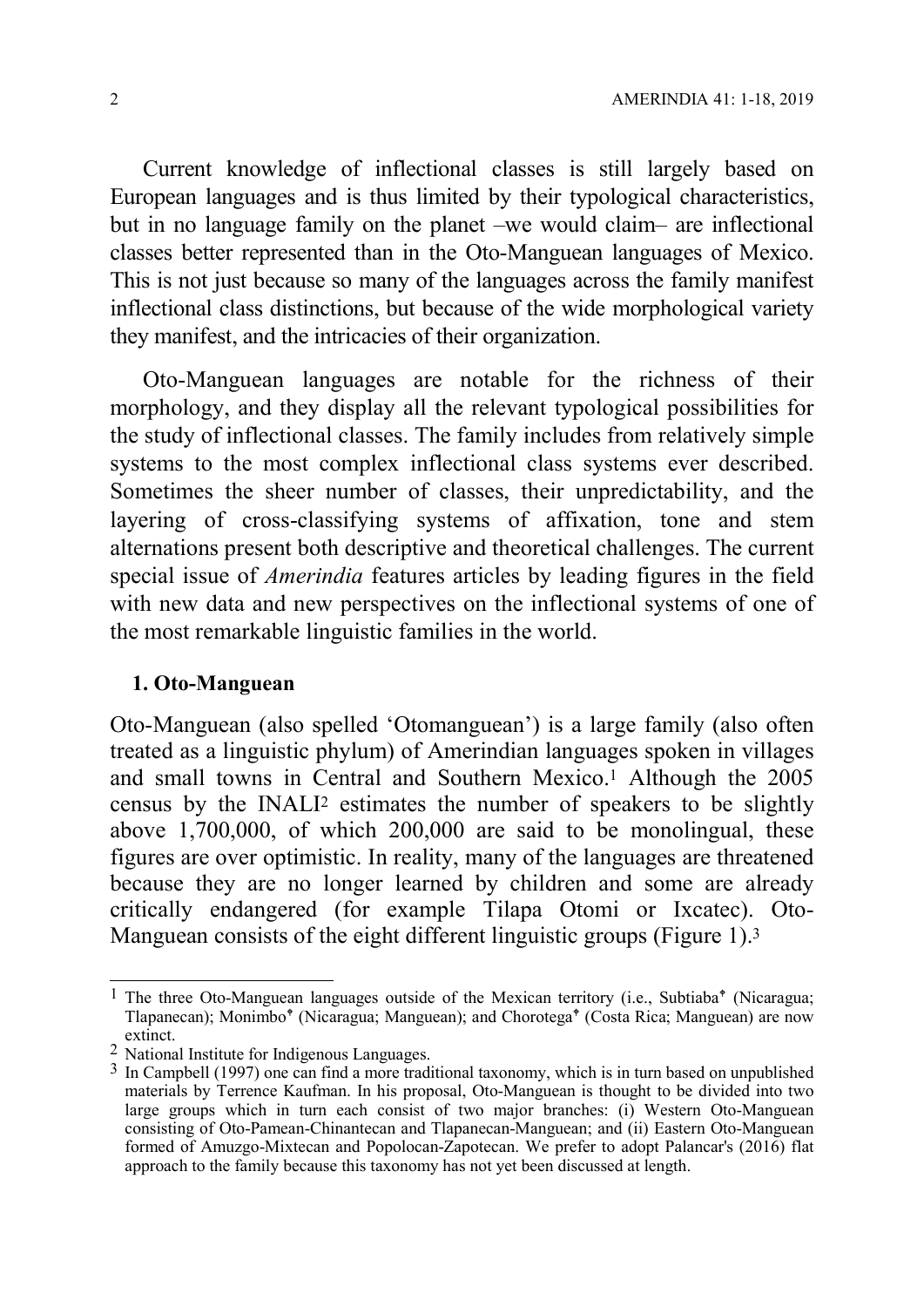

Figure 1. The Oto-Manguean languages of Mexico (Palancar 2016)

 $\overline{a}$ 

While there is a general consensus among scholars nowadays about what languages belong to the family,<sup>4</sup> the actual number of languages is still open to question, since the many dialectal continua make a categorical identification of languages difficult. The figures vary from source to source; while the Ethnologue proposes 176 different languages and the Glottolog 179, the INALI, giving more importance to sociolinguistic factors, establishes the existence of 220 in the CLIN (2008).

Phonologically, all Oto-Manguean languages are tonal, although the tonal systems differ greatly from branch to branch. There is an overwhelming tendency towards open syllables, especially at root level. Languages often have nasal vowels and complex phonation types. Morphosyntactically, all languages are head-marking. Nouns do not inflect for case, although they may receive classifiers, and their possessive inflection can be at times challenging. In some branches, animacy or the discourse

<sup>4</sup> Recently, Brown (2015) questioned the validity of the comparative evidence that has traditionally been used to justify the existence of the family. Brown's proposal is that Oto-Manguean would be better seen as a Sprachbund.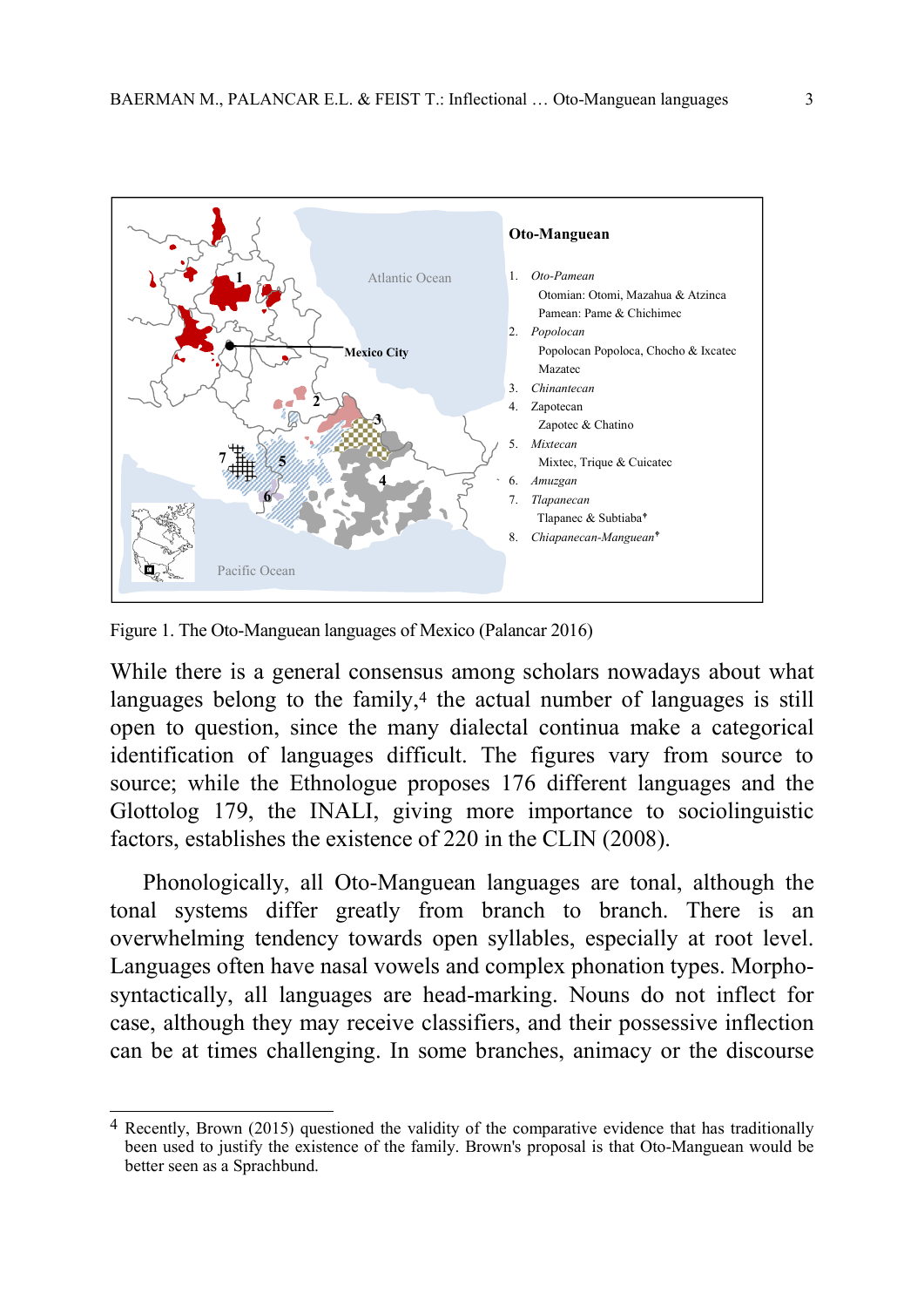status of a noun is also relevant for the inflection. Oto-Manguean languages lack non-finite forms such as infinitives, and this has consequences for the syntax of clause chaining. At the level of word order, all branches can be characterized as verb initial (also a Mesoamerican feature according to Campbell et al. 1986), but some innovative languages have become predominantly SVO. Oto-Manguean languages are largely fusional, in many ways resembling Indo-European languages in how they exhibit both fused morphemes as well as a large deal of transparent affixation. Their derivational morphology is largely unproductive; new words are often borrowed and often lie outside the scope of the more morphological aspects of the inflection.

Overall, the internal diversity of the family makes an overall inventory of typological features untenable, except for the two phenomena already mentioned: tone and verbal inflectional classes. Our interest in this special issue lies in inflectional classes (for more specifics about the role of tone in inflection, see Palancar 2016 and Palancar & Léonard 2016). A specific interest in inflectional classes led the Surrey Morphology Group to create a large lexical and morphological database (Feist & Palancar 2015), which contains information of the verbal inflectional classes of 20 different Oto-Manguean languages. This database is freely accessible to the public at <http://www.oto-manguean.surrey.ac.uk/> and contains large datasets that have already been put to use in some of the contributions of this special issue, for example in Campbell on Zenzontepec Chatino; in Hernández-Green on Acazulco Otomi; and in Palancar & Avelino on Chichimec.

The present special issue concentrates on a subset of the Oto-Manguean languages. In previous work, we have looked at aspects of Chinantecan inflectional complexity (see Baerman 2014, Baerman & Palancar 2014, Palancar 2014, Palancar 2015) and of Mixtecan (see Feist & Palancar 2016 and Palancar, Amith & Castillo 2016. Here we present additional contributions to the study of inflectional classes of the other surviving six groups of Oto-Manguean, for which information has so far been more limited: Tlapanecan or Meʔpá in Wichmann; Zapotecan in Campbell, in Woodbury, in Beam de Azcona and in López Nicolás; Popolocan in Léonard & Fulcrand; Amuzgan in Kim; and Oto-Pamean in Hernández-Green and in Palancar & Avelino.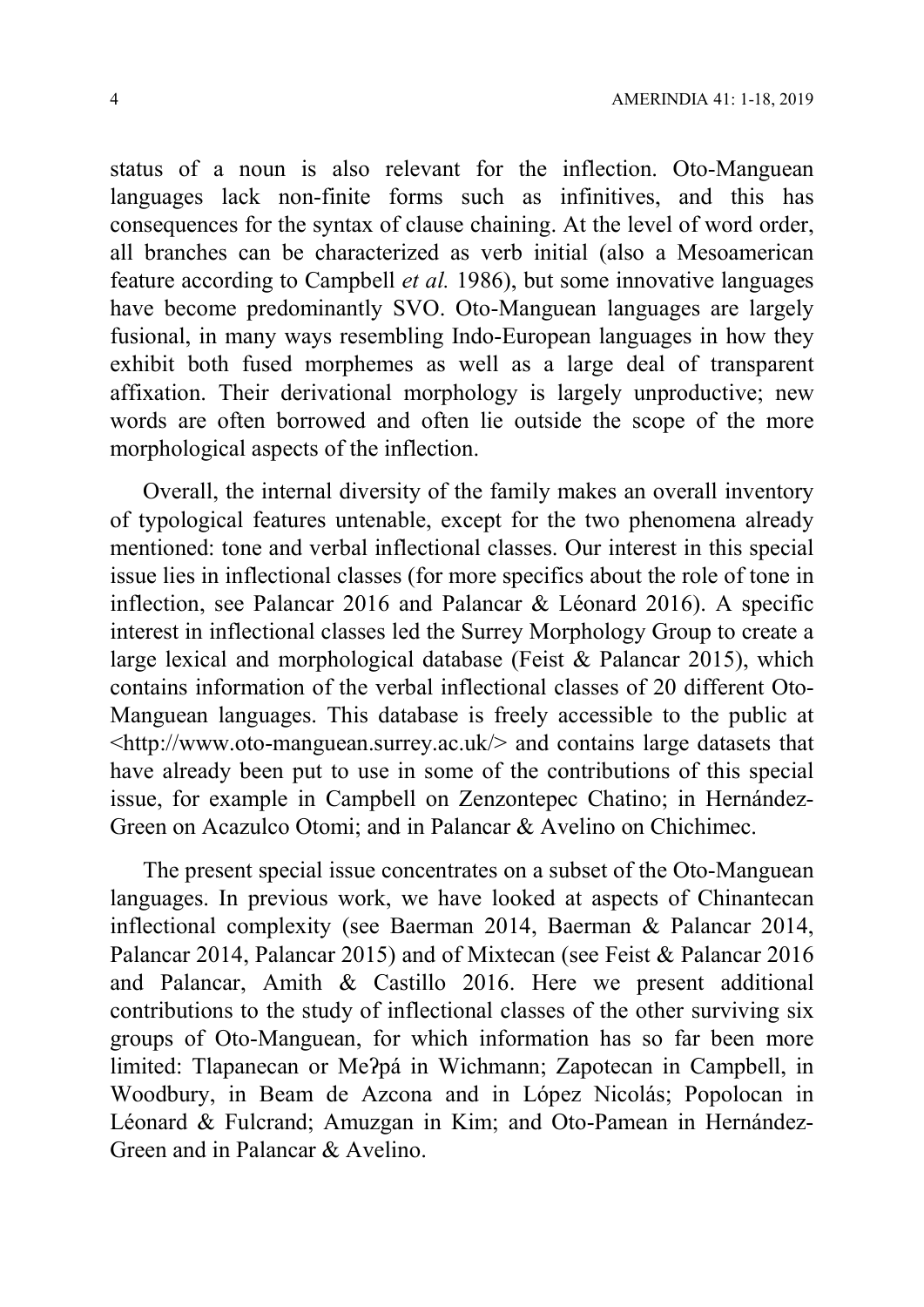#### 2. Typology of inflection classes in Oto-Manguean

The inflectional patterns of the Oto-Manguean languages are so rich and so varied that the full range of variation observed cross-linguistically can, arguably, be found in this one family. In order to locate the present contributions within the broader typological picture, we survey here the major parameters relevant for understanding the inflection class systems of the Oto-Manguean languages (or indeed any language manifesting inflection class distinctions).

### 2.1. Forms

The Oto-Manguean languages amply demonstrate that inflection class distinctions can be manifested across any type of inflectional exponent: suffixes, prefixes, tone, stem alternations, even clitics, all are fair game. So in one sense we can talk about a language's inflection class system independently of the actual morphological details. But the nature of the inflectional forms may well influence how we interpret these systems. At the simplest level we might segment off inflectional morphology from lexical morphology, giving us in effect 'pure' inflection class. Take for example the two Zenzontepec Chatino verb paradigms in Table 1. In each case there is a portion of the word form that remains unchanged across the aspect-mood paradigm, and a portion that changes. We can then factor out the unchanging portion as being merely lexical material –-xiti means 'laugh' and  $-t\nu\bar{a}\acute{a}$  means 'turn in'- so that we end up with different classes of prefix paradigms.<sup>5</sup>

|            | 'laugh' | 'turn in'                          | class Ac | class A2             |
|------------|---------|------------------------------------|----------|----------------------|
| <b>CPL</b> | nkaxiti | nk <sup>w</sup> īt <sup>y</sup> āá | nka-     | $nk^{\mathrm{w}}$ i- |
| PROG       | ntexiti | ntēt <sup>y</sup> āá               | nte-     | nte-                 |
| <b>HAB</b> | ntixiti | ntīt <sup>y</sup> āá               | $nti-$   | nti-                 |
| <b>POT</b> | kixiti  | t <sup>y</sup> āá                  | ki-      |                      |

| class Ac | class A2      |
|----------|---------------|
| nka-     | $nk^{\rm wi}$ |
| nte-     | nte-          |
| nti-     | nti-          |
| ki-      |               |

Table 1. Prefixal classes in Zenzontepec Chatino (Campbell, this issue)

Tonal inflection is endemic Oto-Manguean, and in a sense lends itself to segmentation in the same way as prefixes or suffixes. So in the Usila

<sup>-</sup>5 In fact, the segmentation may be less straightforward than this, at least when viewed in the larger systemic context (see Campbell, this issue). I use these simple examples for purposes of illustration.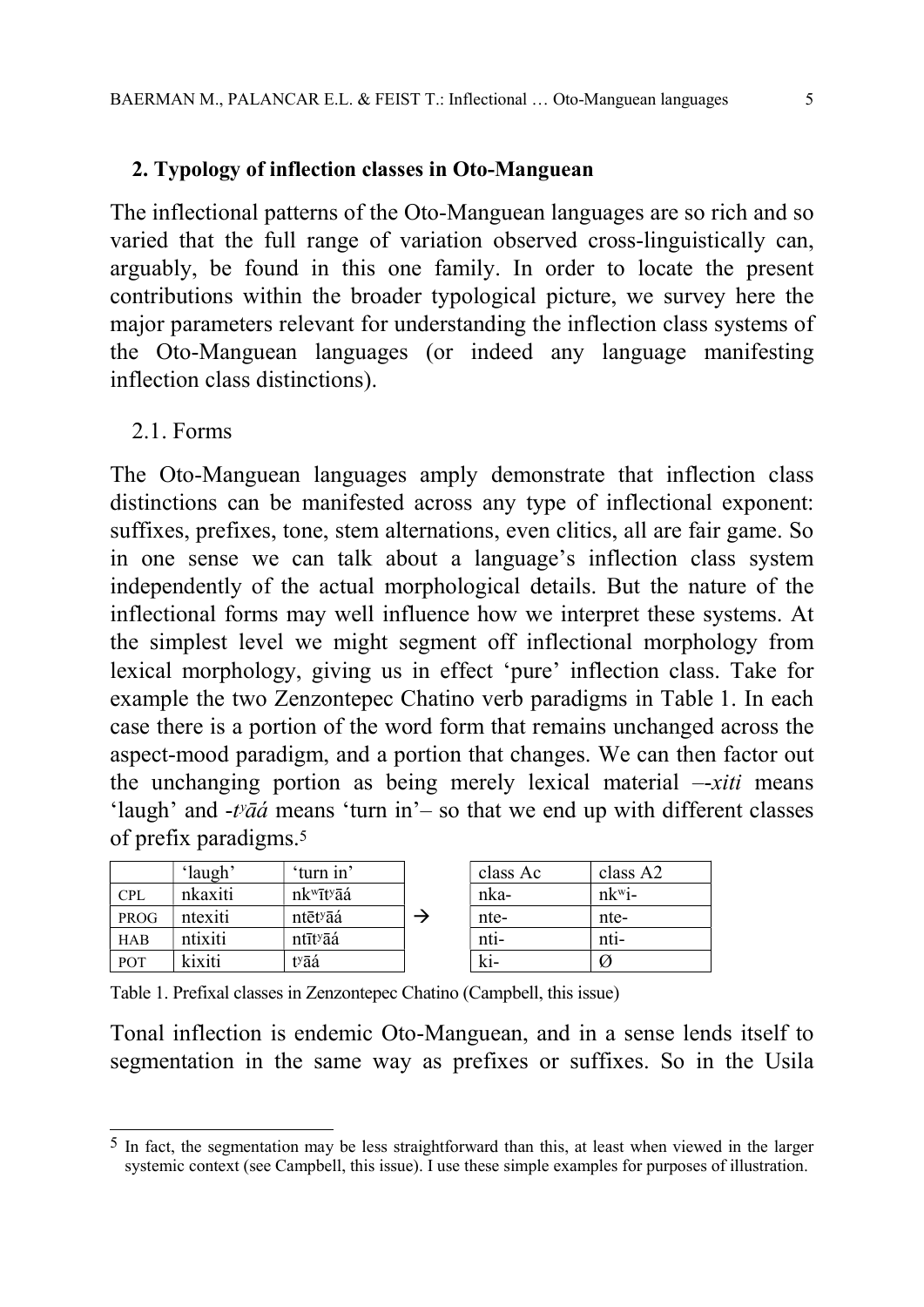Chinantec verbs in Table 2, we can extract the tonemes out of the word forms and display them as inflectional paradigms in their own right.

|                      | 'cut'             | 'cross'   | class A | class B |
|----------------------|-------------------|-----------|---------|---------|
| 1 <sub>s</sub> G PRS | tei <sup>34</sup> | $2a^5$    |         |         |
| 1PL PRS              | tei <sup>4</sup>  | $2a^5$    |         |         |
| 2 PRS                | $tei3-?$          | $2a^5-2$  |         |         |
| 3 PRS                | tei <sup>23</sup> | $2a^{23}$ | ر ب     | ل کے    |

Table 2. Tonal classes in Usila Chinantec (Skinner & Skinner 2000)

There is a difference though. In the Chatino example, the segmented portions retain a degree of autonomy, e.g. unprefixed stems exist, such as  $t\nu\bar{a}\acute{a}$ , the potential of 'turn in', so it is possible to point to plausible linguistic objects and call them either lexical or inflectional morphology. But in the Chinantec example neither element that results from segmentation is a viable linguistic object. Tone is a necessary property of any Chinantec syllable, so segmental sequences without tone are phonologically deficient. And tone without segmental content (be it only a vowel) makes no sense. So it is less clear that we are justified in seeing the tonal paradigm in Table 2.

The interplay of lexical and inflectional properties of morphological forms is even more apparent in the motley collection of phenomena broadly characterizable as stem alternations, which is also widely attested. For example, the Tlatepuzco Chinantec verbs in Table 3 show various differences between 3rd person forms and the rest. In 'pull' the initial consonants differ, in 'lay' the stem vowels differ, and in 'get' both the stem vowels and the final consonant differ. Various considerations, in particular the idiosyncratic nature of such alternations and the fact that the majority of verbs do not manifest any such segmental changes, favour interpreting these as stem alternations, which is to say, variation in the lexical material.

The significance of that in the present context is that it offers another way of representing inflection class distinctions, namely in terms of patterns rather than forms. That is, if inflection classes are a matter of inflectional rather than lexical material, then the phonological details of the alternations in Table 3 are, arguably, beyond our consideration. But the stem alternations is part of the verbs' inflectional paradigm, so at least the fact that some verbs have them and some don't must represent some kind of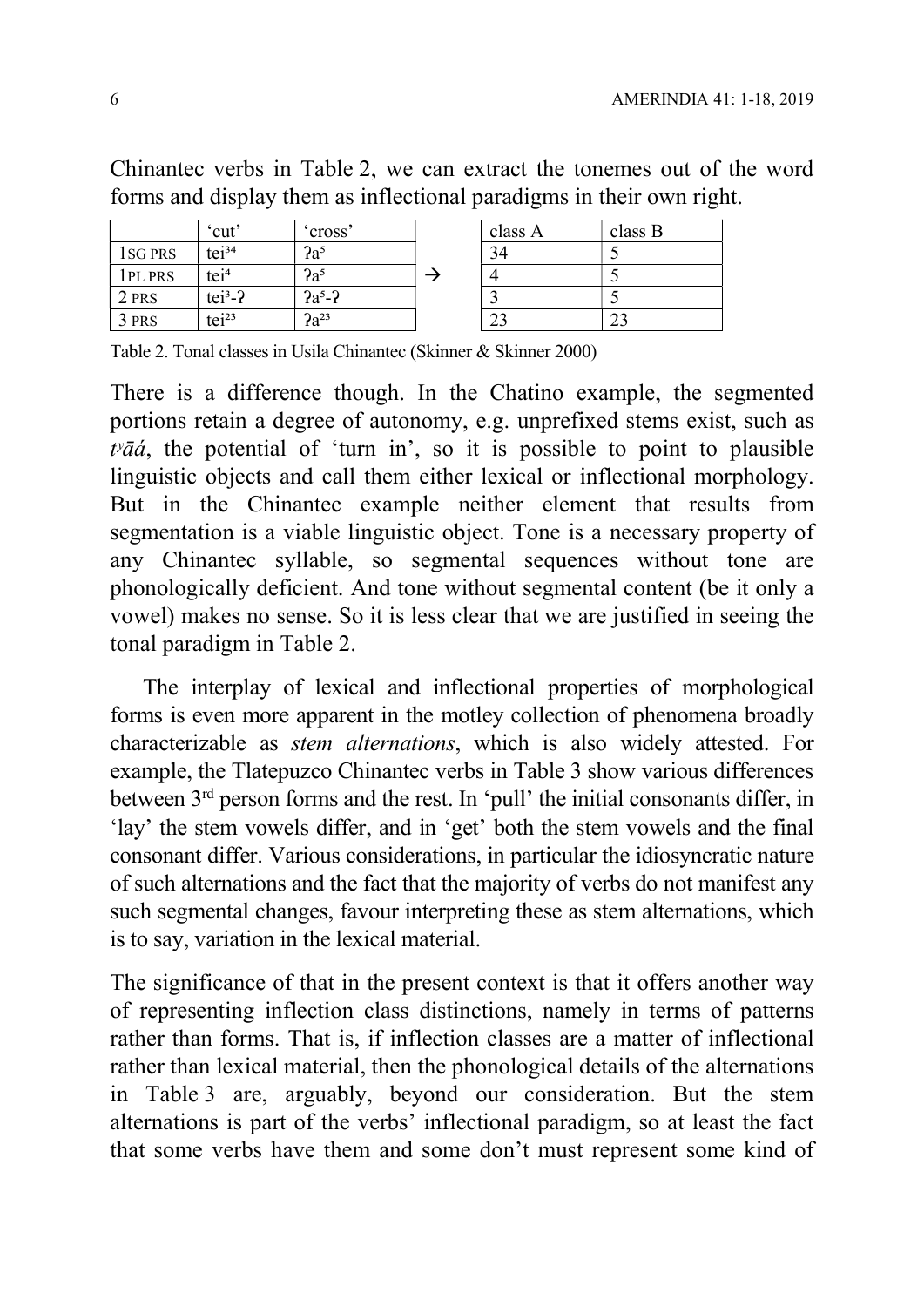inflection class distinction, and within that, the different patterns of alternation (see §2.2). From a descriptive and typological perspective the important thing is that we can recognize different, possibly independent patterns of regularity within inflectional systems (see §5), as well as to abstract patterns out of phonological detail.

|         | 'pull'              | 'lay                 | get                |
|---------|---------------------|----------------------|--------------------|
| $NON-3$ | juanh <sup>3</sup>  | jioh <sup>3</sup>    | $\text{iniang}^2$  |
|         | tsanh <sup>12</sup> | $i$ iúh <sup>2</sup> | iniuh <sup>2</sup> |

Table 3. Tonal alternations in Tlatepuzco Chinantec (Merrifield & Anderson 2007)

Affixal, prosodic and stem classes are all cross-linguistically familiar manifestations of inflection class. Alongside these, we find in one branch of Oto-Manguean a type of extreme rarity, namely apparent inflection class distinctions in clitics, found with the TAM-subject person markers in Otomian languages, as in the example from Tilapa Otomi in Table 4 (see also Hernández-Green on Acazulco Otomi, this issue).

|                        | 'water            | 'cut wood' | 'pray        |
|------------------------|-------------------|------------|--------------|
| <b>IRR INCPL</b>       | $gu$ = xithe      | gutu<br>xu | xadi<br>21t1 |
| IRR INCPL <sub>2</sub> | $\overline{g}$ i= | xu         | xadi         |
|                        | xithe             | gugu       | giti         |
| IRR INCPL <sub>3</sub> | xithe             | fi $=$     | xadi         |
|                        | ta=               | xu         | $t_1 =$      |

Table 4. Clitic-based inflection classes in Tilapa Otomi (Palancar 2012)

At first glance this resembles the sort of thing we seen in auxiliary selection in e.g. French or Italian, where verbs select the 'be' or 'have' auxiliary in perfect constructions. In these cases it is usually argued that the choice is determined by the verb's argument structure. That does not appear to be a tenable analysis for Otomian; first because the TAM-subject clitics are not verbs, and second, because the major class distinctions have no observable correlates outside of morphology. (That said, there may be morphological alternations WITHIN these classes that do depend on argument structure.) If it is really the case that arbitrary inflection class membership inherent to one word can be realized on another, that would be a serious challenge to the notion of morphology-free syntax (Zwicky 1996), at least to the extent that clitic selection here is understood as syntactic. Alternatively, we can construe the verb and its associate as a single morphological form, which it resembles in most respects, perhaps as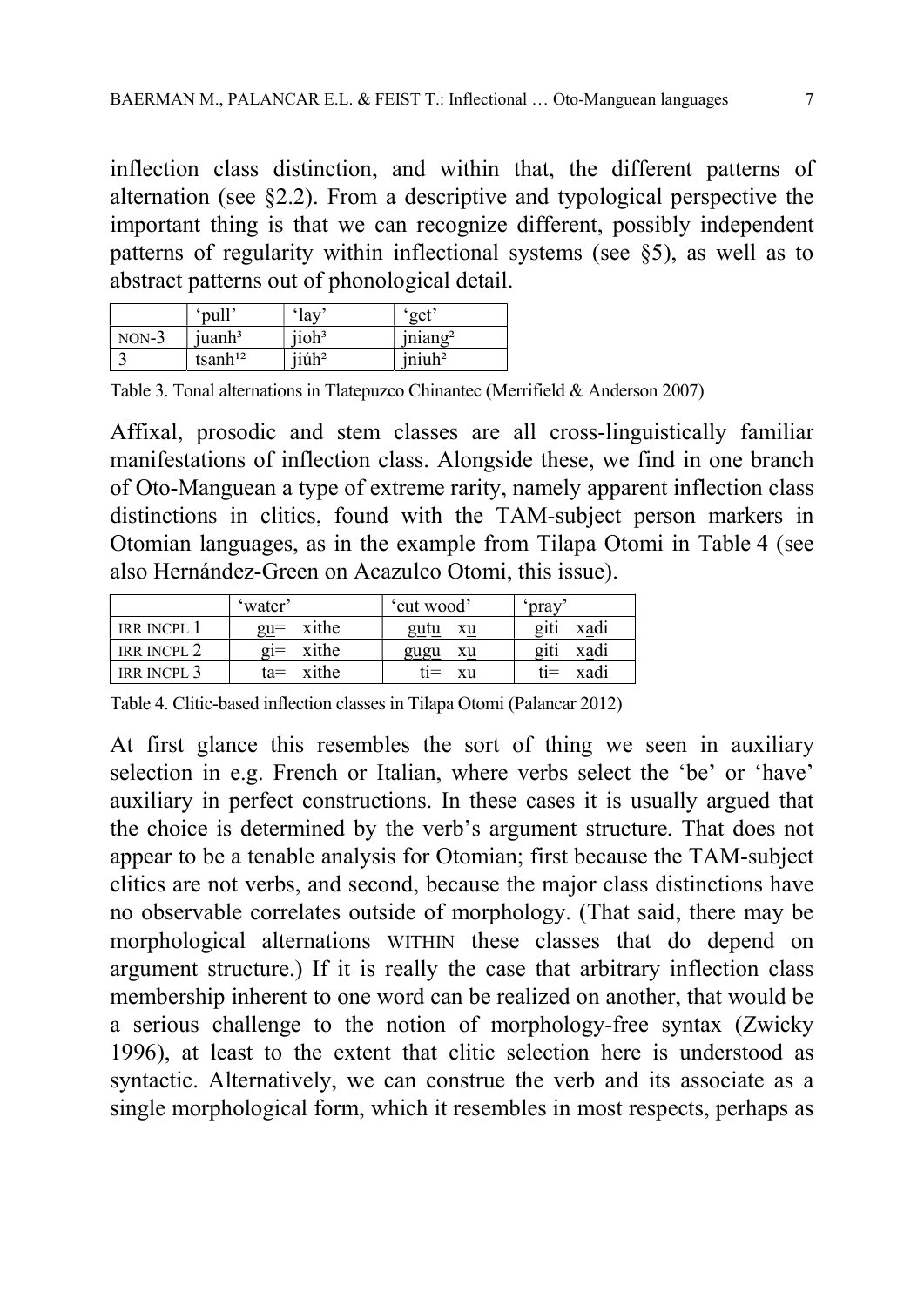a stage in the process of univerbation that we see already realized in Mazatec (Léonard & Fulcrand, this issue).

2.2. Allomorphy

The notion of inflection classes is, in the first instance, based on allomorphy, where allomorphy is understood as a morphological difference not attributable to some other linguistic component. But we know that allomorphy has different sources: in some cases we have what used to be a single formative which split due to phonological change, in other cases there were two or more etymologically distinct formatives from the outset. While the distinction may play no direct role in the synchronic system, much less in the minds of language users, it may be the source of different patterns of lexical class distribution, as well as different paradigm configurations.

At its most transparent, phonologically-driven allomorphy is reducible to morphophonological rules. Consider the vowel suffixes of the Chiquihuitlán Mazatec verbs in Table 5. These are plausibly derived from a single base form (the  $3<sup>rd</sup>$  person) via the morphophonological rules in (1).<sup>6</sup>

|         | 'stack'                         | 'close'                 | 'remember'                                | 'roof'                  | 'throw away'                      | 'reach'                      |
|---------|---------------------------------|-------------------------|-------------------------------------------|-------------------------|-----------------------------------|------------------------------|
| 1sg     | $be1$ so <sup>1</sup>           | $be^3$ čha <sup>1</sup> | $ba^3$ sæ $1$                             | $ba^{31}t\mathbf{e}^1$  | $ka^3$ ntæ <sup>1</sup>           | $be^{14}$ ču <sup>3</sup>    |
| 2SG     | $he^2$ š $e^2$                  | $be^3$ čhe <sup>1</sup> | $\text{ča}^2$ se <sup>2</sup>             | $ba^3te^1$              | $\text{ča}^3$ nti <sup>1</sup>    | $be^{14}$ či <sup>3</sup>    |
|         | be <sup>2</sup> so <sup>2</sup> | $be^3$ čha <sup>1</sup> | $ba^3se^2$                                | $ba^3t\mathcal{R}^1$    | $ka^3$ nti <sup>1</sup>           | $be^3$ ču <sup>1</sup>       |
| INCL PL | $be^2 \tilde{g} \tilde{g}^2$    | $be^3$ čhã $31$         | $\text{ča}^2 \text{S} \tilde{\text{e}}^2$ | $ha^{3}t\tilde{e}^{31}$ | $\text{c}a^3$ nt $\tilde{e}^{31}$ | $be^{14}$ č $\tilde{u}^{42}$ |

Table 5. Chiquihuitlán Mazatec verbs (Jamieson 1982)7

(1) Possible morphophonological rules to derive the classes in Table 5  $1\text{SG}$  = front stem  $V \rightarrow \frac{1}{\text{Re}}$ 2sG  $=$  low or mid stem  $V \rightarrow /e/$ , high stem  $V \rightarrow /i/$ 

| 2SG | low or mid stem $V \rightarrow e/$ , high s |  |
|-----|---------------------------------------------|--|
|     | stem V                                      |  |

1INCL PL = front stem  $V \rightarrow \alpha/$ , nasalization

Indeed, more conservative varieties show that these classes go back to the fusion of an invariant set of suffixes with the various stem-final vowels still evident in the 3rd person forms (Pike 1948: 118-119; Léonard &

 $\overline{a}$  $6$  Intransitives show a similar alternation, though of course in the case of inanimates we only have the 3<sup>rd</sup> person forms.

<sup>7</sup> 1PL exclusive and 2PL are not shown, as these have the same suffix for all verbs.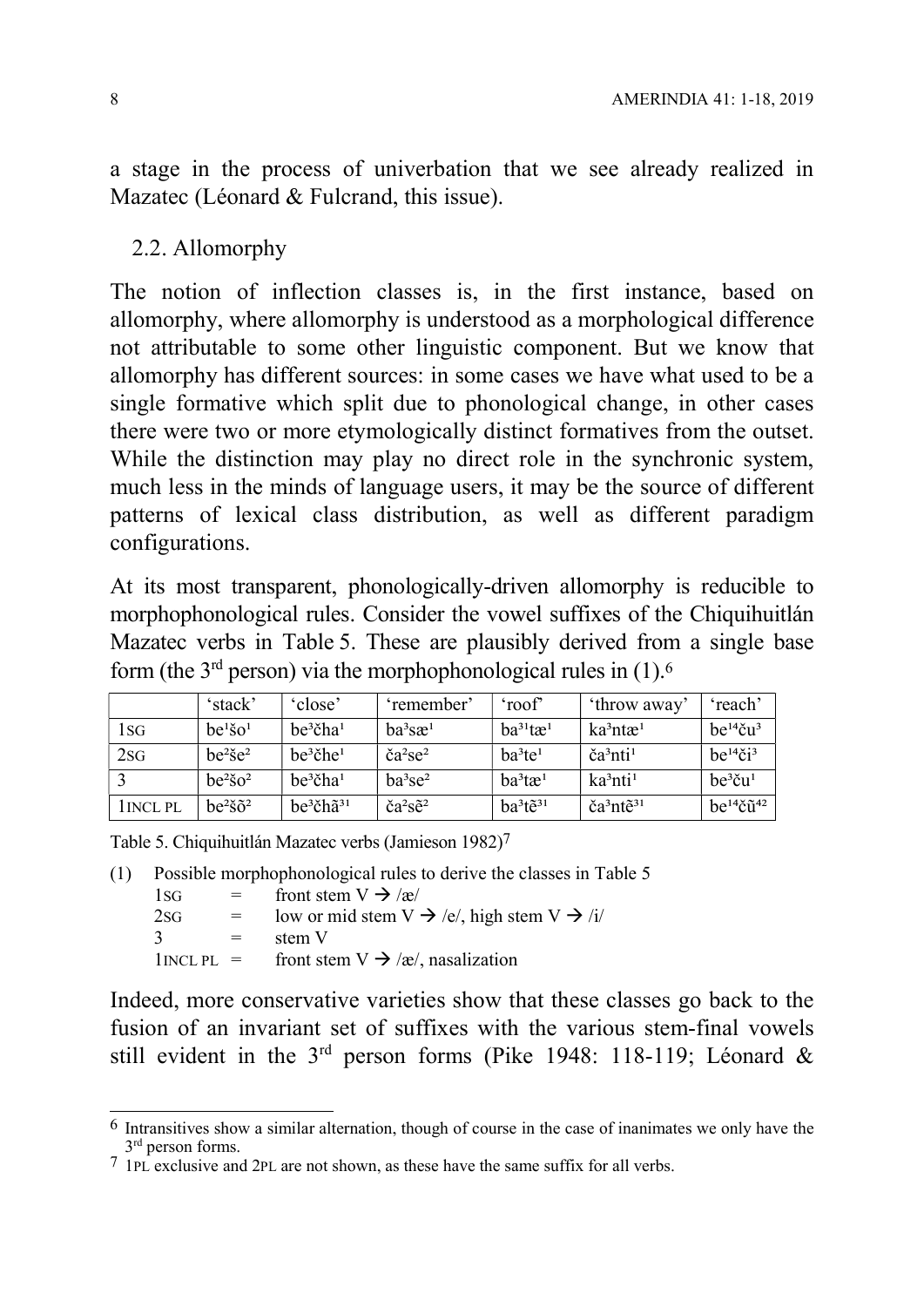Fulcran, this issue). The more phonological change obscures the conditioning factors, the further we move into the realm of pure morphology. Thus, to judge from parallel developments in other Oto-Manguean languages, the Chinantecan tonal classes probably arose from the fusion of stem tone and affix tone, but now there is no trace of a phonological motivation. In both these cases the classes were historically determined by phonological properties of the stem. To the extent that the relevant portion of the stem itself was not a product of some motivated word-formation process, the result is wholly arbitrary inflection classes.

But allomorphy may also have a functional origin; that is, different markers with different functions which, through reanalysis, have come to be treated simply as variant forms of the same thing. The Mazatec prefixal stem formatives (Léonard & Fulcran, this issue) are a particularly clear example. Such verbs were originally compounds consisting of a light verb followed by a lexical verb; these are still found as separate lexemes in the more conservative Huautla Mazatec, where Pike (1948) gives as examples of the most frequent ones 'carry', 'change direction of', 'deposit', 'make', and 'place'. The inflection classes as defined by these prefixes thus go back to what were quite simply lexical distinctions between different verbs. Of course, the presumed functional origin of some morphological distinctions leads to situations where the distinction between motivated and arbitrary classes is fluid, to say the least (see §3).

## 2.3. Distribution

So far we have dealt with inflection classes as an extension of allomorphy, but have thereby glossed over an important distinction. In the clearest manifestation of allomorphy, a formative X found with one word in one paradigmatic cell corresponds to a formative Y found with another word in the same paradigmatic cell. But consider the contrast between class II and class III in Acazulco Otomi shown in Table 6 (an extract of the whole paradigm, but one which shows the range of distributional differences between the two classes). The two classes differ in the form of the preposed inflectional formative, e.g. REAL INCPL 1 drá for class I vs drádí for class II, where the class III form has an extra -di suffix. We could go through the paradigm on a cell-by-cell basis and make similar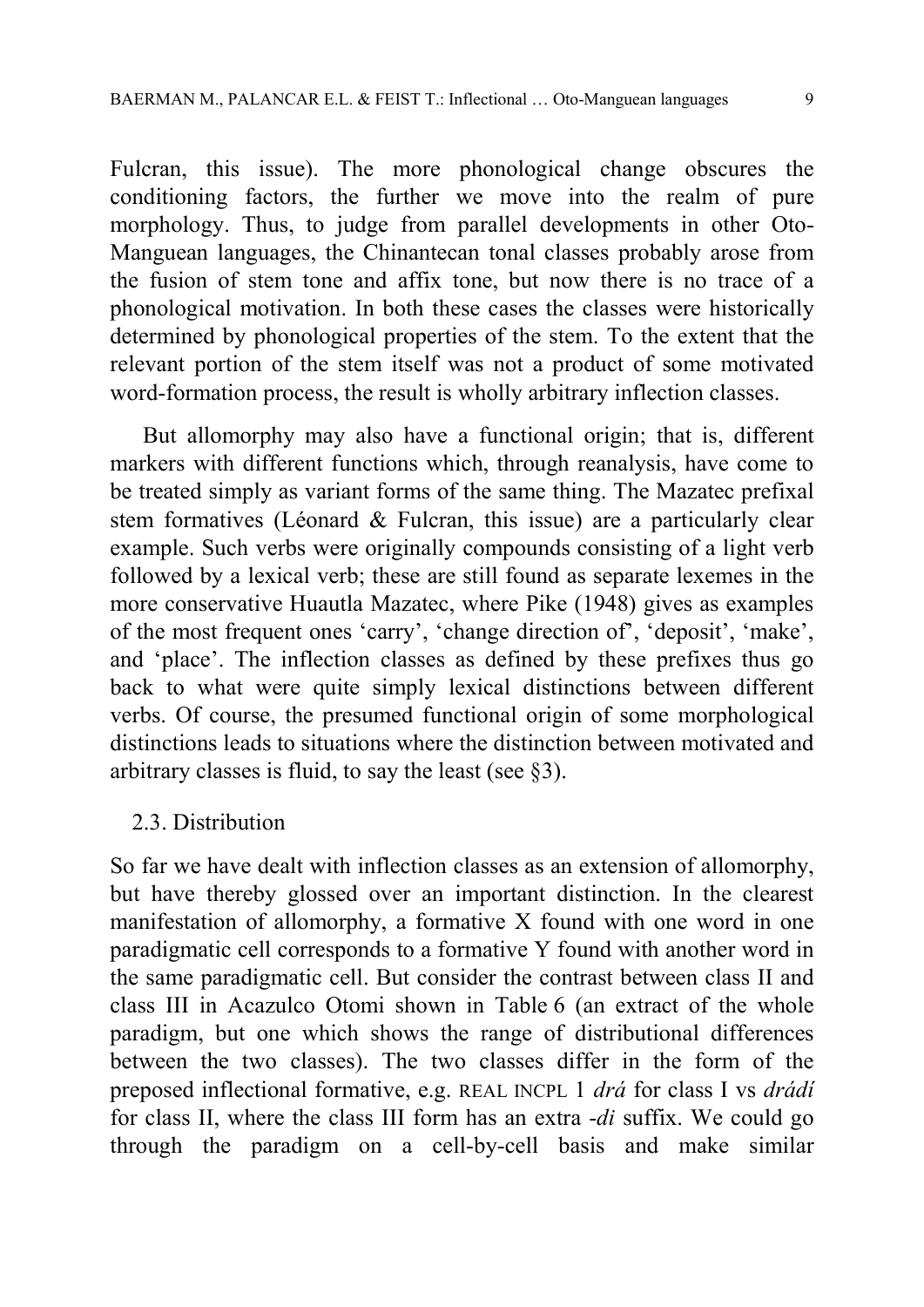comparisons, observing e.g. that in the REAL CPL 1 class II has an extra -di suffix, that in IRR CPL 1 both classes have a -di suffix, while in the REALIS CPL 3 neither class has a -di suffix. But such a narrow view of things would cloud the fact that the two classes have exactly the same repertoire of morphological formatives, and differ only in their paradigmatic distribution.

|             |              |   |      | verbs        |       |           |             |    |  |  |
|-------------|--------------|---|------|--------------|-------|-----------|-------------|----|--|--|
|             |              |   |      | class II     |       | class III | suffix<br>П | Ш  |  |  |
|             |              |   |      | 'walk'       |       | 'give'    |             |    |  |  |
| REAL        | <b>INCPL</b> |   | drá  | 'yo=ga       | drádí | 'ün=ga    | Ø           | di |  |  |
| REAL        | <b>INCPL</b> | 2 | grá  | 'yo          | grádí | 'üni      | Ø           | di |  |  |
| <b>REAL</b> | <b>INCPL</b> | 3 | ra   | 'yo          | radí  | 'üni      | Ø           | di |  |  |
| REAL CPL    |              |   | dídí | 'yo=ga       | dí    | 'ün=ga    | di          | Ø  |  |  |
| REAL CPL    |              | 2 | gídí | $v_{\rm V0}$ | $g_1$ | 'üni      | di          | Ø  |  |  |
| REAL        | <b>CPL</b>   | 3 | bi   | 'yo          | bi    | 'üni      | Ø           | Ø  |  |  |
| <b>IRR</b>  | <b>CPL</b>   | 1 | gidi | 'yo=ga       | gidi  | 'ün=ga    | di          | di |  |  |
| <b>IRR</b>  | <b>CPL</b>   | 2 | gidi | 'yo          | gidi  | 'üni      | di          | di |  |  |
| <b>IRR</b>  | <b>CPL</b>   | 3 | di   | 'yo          | di    | 'üni      | Ø           | di |  |  |

Table 6. Distribution of -di in an extract the Acazulco Otomi verb paradigm (Hernández-Green, this issue)

In effect, the two classes differ in the shape of the paradigm, i.e. in the distribution of  $\emptyset$  and *-di* forms, rather than in the shape of the formatives that make up the paradigm. While this is fairly unusual with transparently affixal formatives, it is not uncommon with tonal paradigms, where the limited repertoire of formative types means that tonal classes will seldom be defined by unique tones. And similarly with stem alternations, to the extent that stem alternants are identified by abstract properties (e.g. 'palatal stem' vs 'plain stem' in the San Pedro Tlatepuzco Chinantec examples in Table 12) and not the full details of their phonological form.

## 2.4. Assignment

The reason to posit inflection classes is to reserve a morphological category to accommodate inflectional variants that have no obvious explanation within any other component of language (phonology, semantics, syntax). But of course, actual systems often defy compartmentalization, and the assignment of a lexeme to a particular inflection class may draw upon more than just arbitrary morphological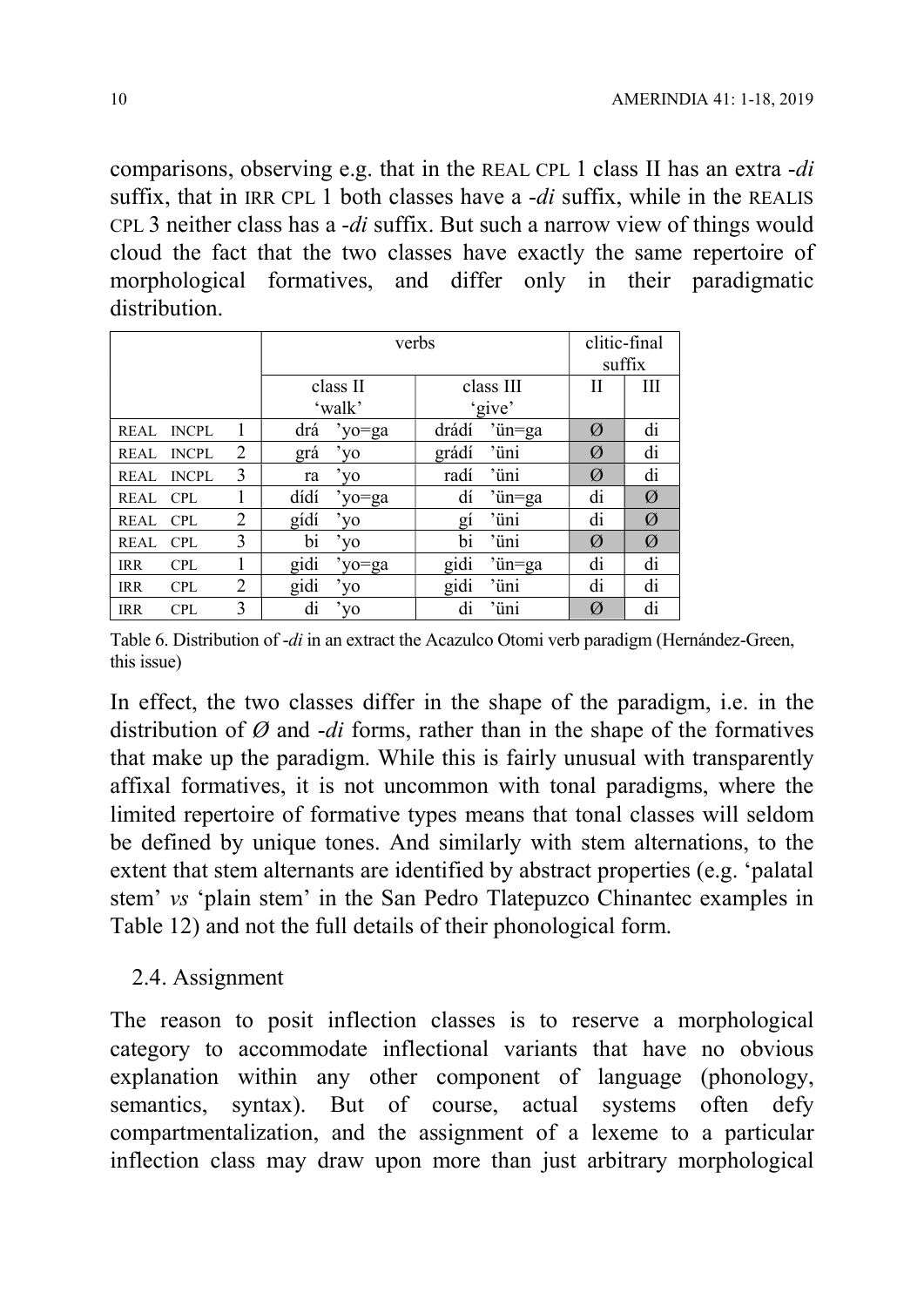stipulation. For example, as shown in (1), the Mazatec suffix classes illustrated above can plausibly be represented as a morphophonological operation on the  $3<sup>rd</sup>$  person forms, so that inflection class membership is derivable from (or perhaps just another name for) phonological class membership. At one remove from this is the morphophonological determination of class membership, as in Kim's analysis of Amuzgo , where both phonological properties (the presence of particular segmental phonemes) and morphological properties (the morphological status of the segment within the word form) play a role in determining the inflectional pattern.

We face a more difficult task of delimitation where the assignment principle appears to be functional, since that touches at the very heart of what it means to have inflection classes. This is the case with the prefixes classes in Matlatzinca (Palancar & Carranza 2017). Verbs are divided into six classes with distinct inflectional markers. Three of these are reserved for transitive verbs and two for intransitive verbs. Many verbs can inflect either according to one of the transitive patterns or one of the intransitive patterns. In that case we may instead wish to say that the morphological differences instead realize a transitivity alternation, and thus fail to meet the criterion of arbitrariness that is a defining property of inflection classes. But the fact remains that within each set of verbs (transitive and intransitive) class membership must still be specified, as well as the mapping between transitive and intransitive classes, so we are faced at best with a mixed state of affairs.

# 2.5. Paradigm structure

In one sense inflection classes are a manifestation of allomorphy, allomorphy that plays out across multiple members of a paradigm and not just individual formatives. How these sets of allomorphs interact is an important typological parameter, and indeed is one of the most intensively studied aspects of inflection classes in morphological theory. Systems range from the relatively simple, where much of the overall allomorphy is predictable, to the complex, where it is not.

The suffix paradigms from Chiquihuitlán Mazatec, presented in Table 5, represent a relatively simple type. The suffixes are separated out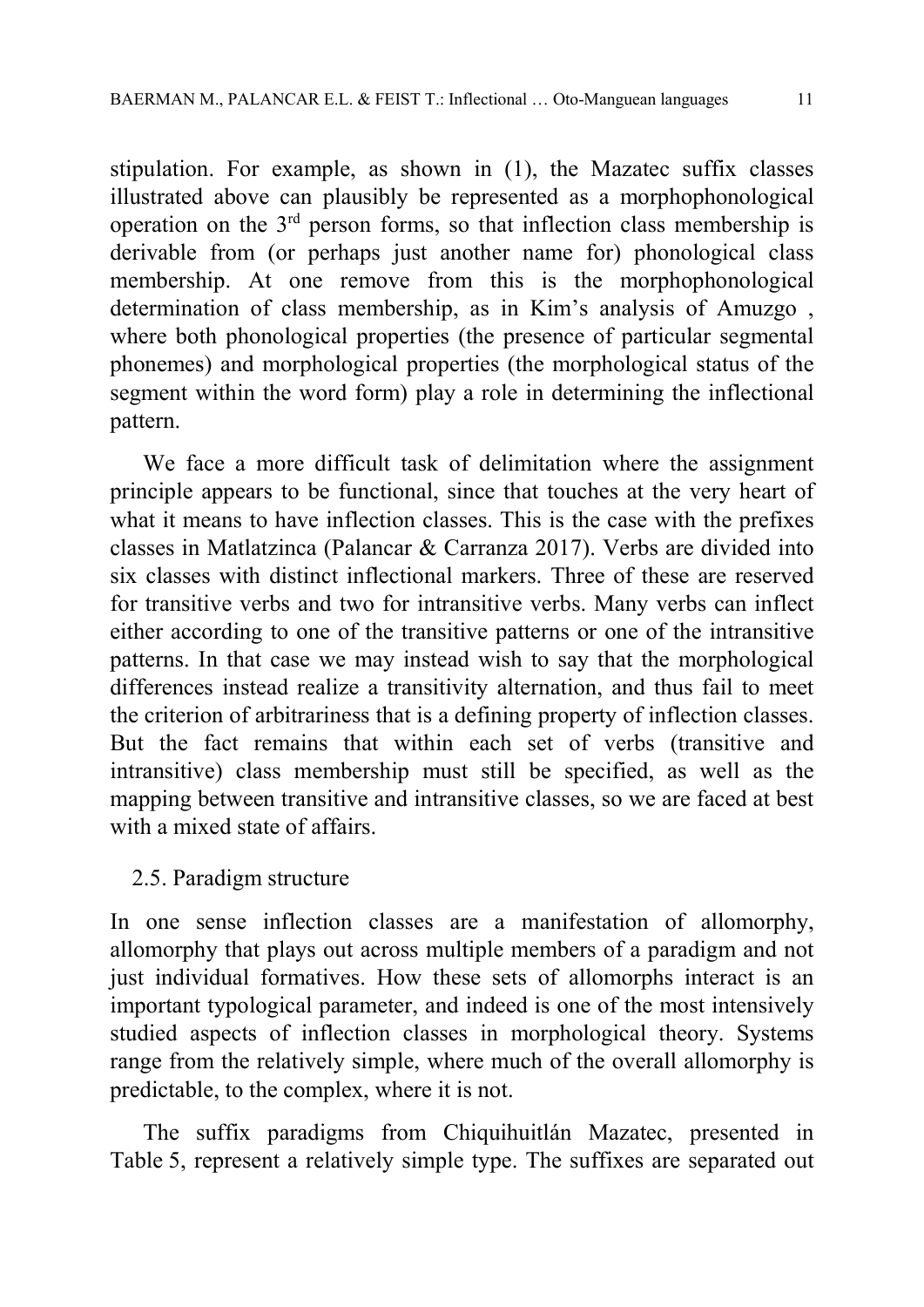in Table 7. Verbs fall into five classes, all of which are instantiated in the 3<sup>rd</sup> person forms, which display five allomorphs. A useful way of conceptualizing this is in terms of principal parts, namely the forms one would need to know in order to unambiguously identify a word's inflectional class (Stump and Finkel 2013). In these terms the  $3<sup>rd</sup>$  person form is sufficient to identify what inflection class any verb belongs to.

|           | 'stack' | 'close' | 'remember' | 'roof' | throw away' | 'reach' |
|-----------|---------|---------|------------|--------|-------------|---------|
| 1sg       |         | a       |            | æ      |             |         |
| 2sG       |         |         |            |        |             |         |
|           |         | а       |            | æ      |             |         |
| 1 INCL PL |         | u       |            |        |             |         |

Table 7. Chiquihuitlán Mazatec suffixes from table 5

The Lealao Chinantec paradigms in Table 8 represent a more complex type. Verbs fall into six classes on the basis of their subject-marking suffixes.8 But for no morphosyntactic value are there actually six allomorphs: the 3SG has three, while the 1SG and 2SG each only have two. Six classes emerge because the suffix allomorphs cross-classify; e.g. depending on the lexeme, either of the two 1SG allomorphs occurs with either of the two 2SG allomorphs. The suffixes are separated out in Table 9 to make things clearer. The defining characteristics of the inflection classes are thus spread across the paradigm. In this case one principal part is not enough to establish what class a verb belongs to. For the 'be cold' or 'run somebody over' type it would be sufficient to know the 3SG form, as this is unique, but for the others one would need two or even three (in the case of the 'be ashamed' or 'receive something' type); only in this way are the multiple cross-classifying possibilities resolved. Measured in these terms, this system is more complex than Chiquihuitlán Mazatec, (sth 'something', sb. 'somebody')

|     | 'tie sth.'                      | 'treat sb'                          | "be ashamed"   receive sth."                     |                                               | 'be cold'                           | 'run sb. over'                                  |
|-----|---------------------------------|-------------------------------------|--------------------------------------------------|-----------------------------------------------|-------------------------------------|-------------------------------------------------|
| 1sg | $2i^2$ ñuu <sup>42</sup> $V$    | $2i^2$ hmeé $24i^4$                 | $\frac{1}{2}$ ?i <sup>4</sup> hii <sup>4</sup> y | $2i^4$ tón <sup>4</sup> á <sup>4</sup>        | 2i <sup>4</sup> gwi <sup>4</sup> y  | ?i <sup>2</sup> heé <sup>2</sup> á <sup>4</sup> |
| 2sG | $2i^2$ ñuu <sup>3</sup> y       | $2i^2$ hmeey <sup>1</sup> $2$       | ?i <sup>4</sup> hii <sup>4</sup> u <sup>3</sup>  | $2i^4$ t <i>o</i> <sup>4</sup> u <sup>3</sup> | $2i4 gwii2u3$                       | $7i^2$ heé <sup>2</sup> u <sup>3</sup>          |
|     | $3sG$   $2i^4$ ñuú <sup>4</sup> | 2i <sup>4</sup> hmeé <sup>4</sup> 2 | 2i <sup>4</sup> hii <sup>4</sup>                 | $2i^4$ tón <sup>4</sup>                       | 2i <sup>4</sup> gwii <sup>4</sup> 2 | $2i^4$ heév <sup>2</sup>                        |

Table 8. Suffix classes in Lealao Chinantec (Rupp & Rupp 1996; Palancar 2015)

 $\overline{a}$ 8 Plural subject values are derived by additional and entirely regular affixation to these forms, and are not shown here.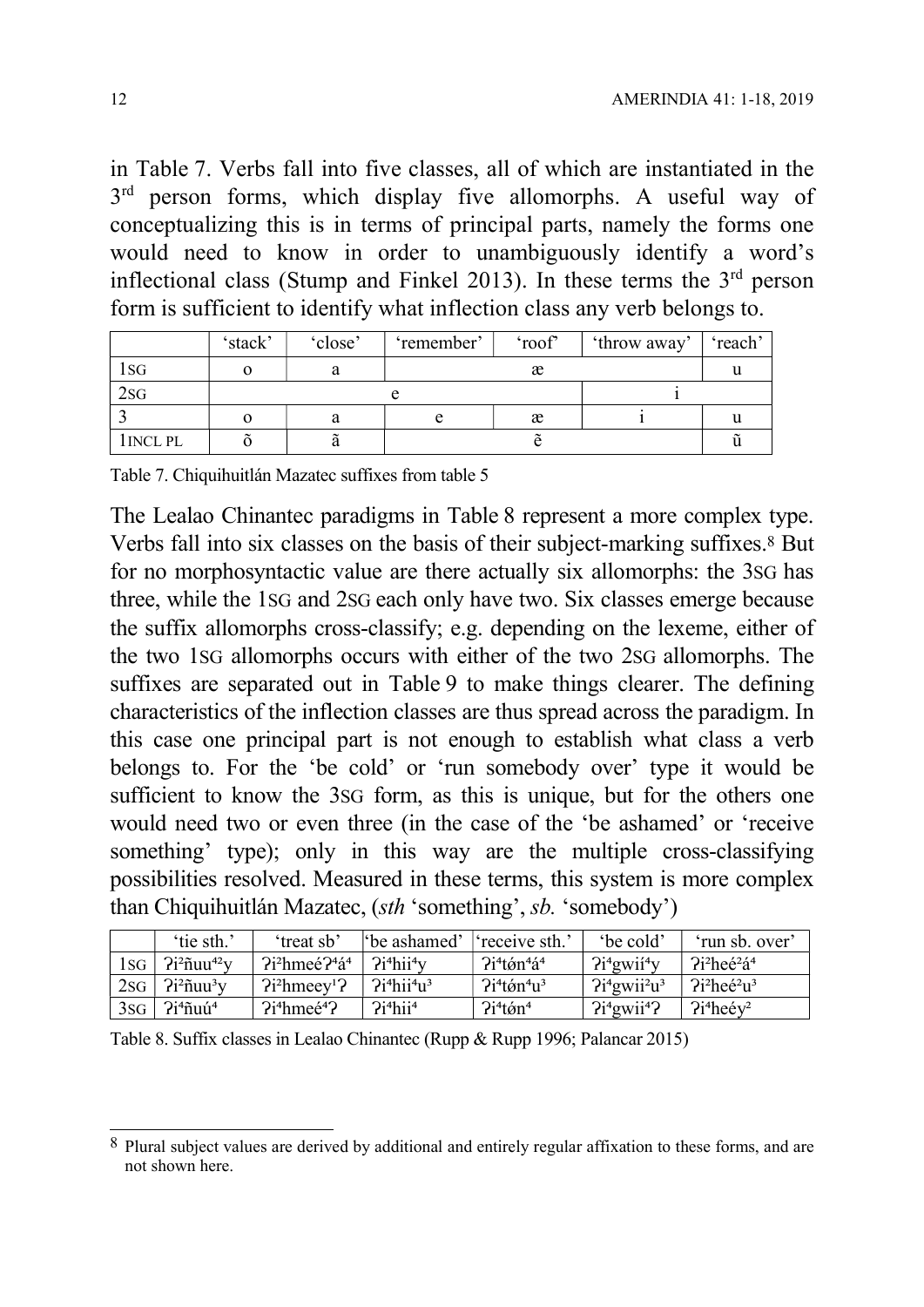|        | 'tie sth.' | 'treat sb' | 'be ashamed' | 'receive sth.' | 'be cold' | 'run sb. over' |  |
|--------|------------|------------|--------------|----------------|-----------|----------------|--|
| l SG   |            |            |              |                |           |                |  |
| $2$ sg |            |            |              |                |           |                |  |
| 3SG    |            |            |              |                |           |                |  |

Table 9. Suffixes from Table 8

Oto-Manguean languages are notorious for this sort of complex inflection class organization. Above all this is manifested in the tonal paradigms of the Chinantecan languages. Consider the paradigms in Table 10, again from Lealao Chinantec. In order to keep things from getting out of hand, this shows just a small fragment of the system: only present forms, and only those whose 1SG form has tone 32. The greatest number of allomorphs for any one value is five, yet because of their cross-classifying distribution across lexical groups we get 14 inflection classes. This pattern is carried over on a larger scale to the entire tonal paradigm, embracing completive and future forms as well, 1SG forms with other tones, to yield over 100 inflection classes.

|      | tonal<br>allomorphs                 |    | $\cdot \cdot$<br>11 | $\cdots$<br>111 | 1V | V  | V <sub>1</sub> | $\cdot \cdot$<br>V11  | $\cdots$<br><b>V111</b> | 1X | X  | X1        | $\cdots$<br><b>X11</b> | $\cdots$<br><b>X111</b> | X <sub>1</sub> V |
|------|-------------------------------------|----|---------------------|-----------------|----|----|----------------|-----------------------|-------------------------|----|----|-----------|------------------------|-------------------------|------------------|
| l SG | 32                                  | 32 | 32                  | 32              | 32 | 32 | 32             | 32<br>ىدر             | 32                      | 32 | 32 | 32        | 32                     | 32                      | 32               |
| 1pl  | 32, 42                              | 32 | 32                  | 32              | 32 | 32 | 32             | $\mathfrak{D}$<br>ىدر | 32                      | 42 | 42 | 42        | 42                     | $3+$                    | 4+               |
| ∠    | $3+, 4+$<br>4, 32,                  | 2  | 4                   | 4               | 32 | 32 | $3+$           | $4+$                  | $4+$                    |    | +ر | $3+$      | $3+$                   | $3+$                    | 32               |
|      | $3+,$<br>$.4+$<br>3,<br>т,<br>وكاتب | 32 | 3                   | 32              | ◠  | 32 | 32             | ◠                     | 32                      |    |    | 32<br>ىدر | 4+                     | $\rightarrow$           | $4+$             |

Table 10. Some tonal classes in Lealao Chinantec (Rupp & Rupp 1996)

# 2.6. Combining classes

A corollary of the morphological variety of inflection class realizations described in the preceding section is that inflection class systems may be overlaid. E.g. in Lealao Chinantec, suffixes, tone and stem alternations are all employed in inflection, and each is divided up into different inflection classes. To the extent that such layered systems are independent of each other, that multiplies the sort of complexity described, e.g. for Lealao Chinantec, whatever burden is placed on the language user to sort out tone class membership is added to the burden required to sort out suffix class membership, and so on.

Oto-Manguean languages abound in such cross-classifying multiple inflection classes, as the contributions to the present special issue amply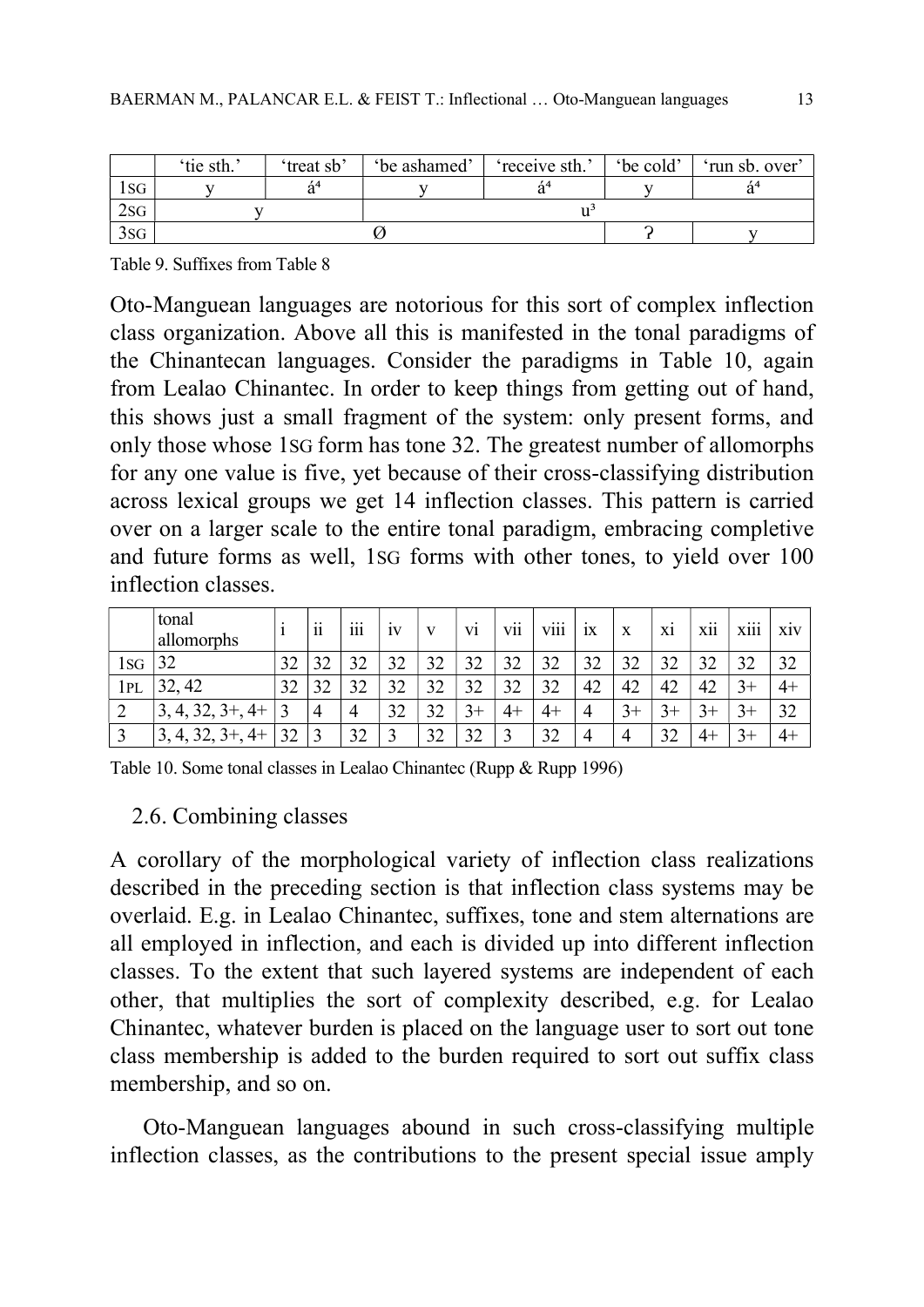show, for example the juxtaposition of affix and tone classes found in the Chatino languages, discussed for Zenzontepec by Campbell, or more broadly for the whole family by Woodbury. Stem alternations alongside affix (or clitic) classes are illustrated for Oto-Pamean languages (on Otomi, Hernández-Green, and on Chichimec, Palancar & Avelino) and for Zapotecan (López Nicolás). Of particular interest are those instances where multiple systems appear to be in some way coordinated. This is true to some extent of the Zapotecan languages, where the co-occurance of affixal, prosodic and stem alternation patterns allows one to speak of inflection classes whose formative properties are heterogeneous. In such cases we might posit a diachronic explanation for the relationships between parts of the word form, but there are also more mysterious cases, such as we find with the tonal and stem alternation classes in San Pedro Tlatepuzco Chinantec are an example. Since there are over 100 tone alternation patterns and well over a dozen stem alternation types, we need to step back from the details in order to make any useful observations. Tonal alternations fall into three broad patterns according to what distinctions in subject person are registered, labelled by Merrifield and Anderson (2007) as A, B, and C. Type C classes have no person distinctions, type B a simple distinction between  $3^{rd}$  person and non- $3^{rd}$ , while type A classes make further distinctions among the non-3<sup>rd</sup> persons.

|     | A: 'shave' |                         |                 | B: 'dry |              |                   |             | C: 'revive'       |                   |                      |  |
|-----|------------|-------------------------|-----------------|---------|--------------|-------------------|-------------|-------------------|-------------------|----------------------|--|
|     | <b>PRS</b> | <b>CPL</b>              | <b>FUT</b>      |         | <b>PRS</b>   | <b>CPL</b>        | <b>FUT</b>  | <b>PRS</b>        | <b>CPL</b>        | <b>FUT</b>           |  |
| 1sg | $ta^1$     | ta <sup>1</sup>         | $ta^{13}$       |         |              |                   |             |                   |                   |                      |  |
| 1PL |            | $\mathrm{t\acute{a}}^3$ |                 |         | $t$ sen $3$  | $t$ sen $3$       | $t$ sen $3$ |                   |                   |                      |  |
|     | $ta^2$     | $ta^3$                  | tá <sup>3</sup> |         |              |                   |             | hiog <sup>2</sup> | hiog <sup>2</sup> | $h$ iog <sup>1</sup> |  |
|     | $ta^{12}$  | ta <sup>1</sup>         | ta <sup>1</sup> |         | $t$ sé $n^2$ | tsén <sup>2</sup> | $t$ sén $2$ |                   |                   |                      |  |

Table 11. Major tone classes in San Pedro Tlatepuzco Chinantec (Merrifield & Anderson 2007)

Stem alternations fall into two broad types. What we can call simple stem alternations involve just one feature, either tense-aspect or person, while compound stem alternations require reference to both features.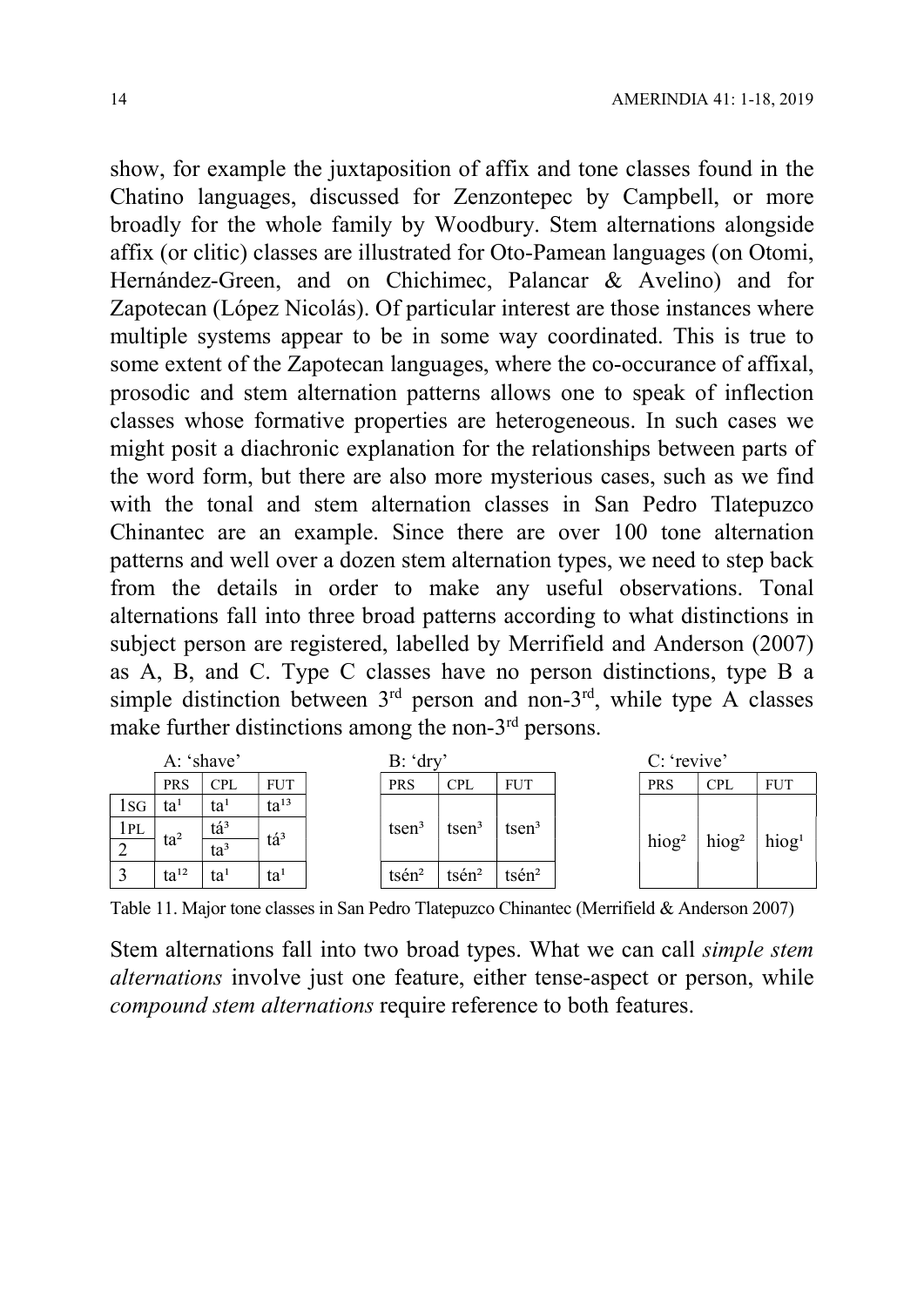|      | simple (person) 'lay' |                   |                      |  | simple (TA) 'release' |                   |                    |  | compound 'pull'             |                     |                    |  |
|------|-----------------------|-------------------|----------------------|--|-----------------------|-------------------|--------------------|--|-----------------------------|---------------------|--------------------|--|
|      | <b>PRS</b>            | <b>CPL</b>        | <b>FUT</b>           |  | <b>PRS</b>            | <b>CPL</b>        | <b>FUT</b>         |  |                             |                     |                    |  |
| l sg | $i$ ioh <sup>3</sup>  | jioh <sup>3</sup> | $\text{iioh}^3$      |  | tug <sup>12</sup>     | tug <sup>12</sup> | tiug <sup>12</sup> |  | $\rm{t} \acute{\rm{o}} n^2$ | $t$ ón <sup>2</sup> | $\[\text{ton}^3\]$ |  |
| 1pl  | $i$ ioh <sup>3</sup>  | jioh <sup>3</sup> | jioh <sup>3</sup>    |  |                       |                   |                    |  | tion <sup>2</sup>           | tion <sup>13</sup>  | tion <sup>13</sup> |  |
| ∠    | $i$ ioh <sup>3</sup>  | jioh <sup>3</sup> | jioh <sup>3</sup>    |  |                       |                   |                    |  | ton <sup>2</sup>            | tion <sup>2</sup>   | $\[\text{ton}^3\]$ |  |
|      | $ii$ ú $h2$           | jiúh <sup>2</sup> | $i$ iúh <sup>2</sup> |  |                       |                   |                    |  | tión <sup>2</sup>           | tión <sup>2</sup>   | tión <sup>2</sup>  |  |

Table 12. Major stem alternation ('palatalization') classes in San Pedro Tlatepuzco Chinantec (Merrifield & Anderson 2007)

Alternating stem verbs constitute a minority of simple verbs (approximately 20%, based on the figures given by Merrifield and Anderson 2007). Within that there is a non-trivial relationship between the tone class type and the stem alternation type:

- Class A verbs nearly always have compound stem alternations (86/96); where they have simple stem alternations, it always involves person
- Class C verbs nearly always have simple stem alternations (22/23).

Why this relationship should exist is mysterious; it is not as if the patterns themselves match between the two systems. Consider the example in Table 13. As a class C verb it shows no person distinctions, only tenseaspect distinctions. And being a class C verb it has a simple stem alternation, but one which distinguishes person, not aspect. Overall, the verb marks both tense-aspect and person –it just never mixes the two within a single segmentable morphological layer.



Table 13. Non-congruity of 'simple' tone alternations and 'simple' stem alternations in San Pedro Tlatepuzco Chinantec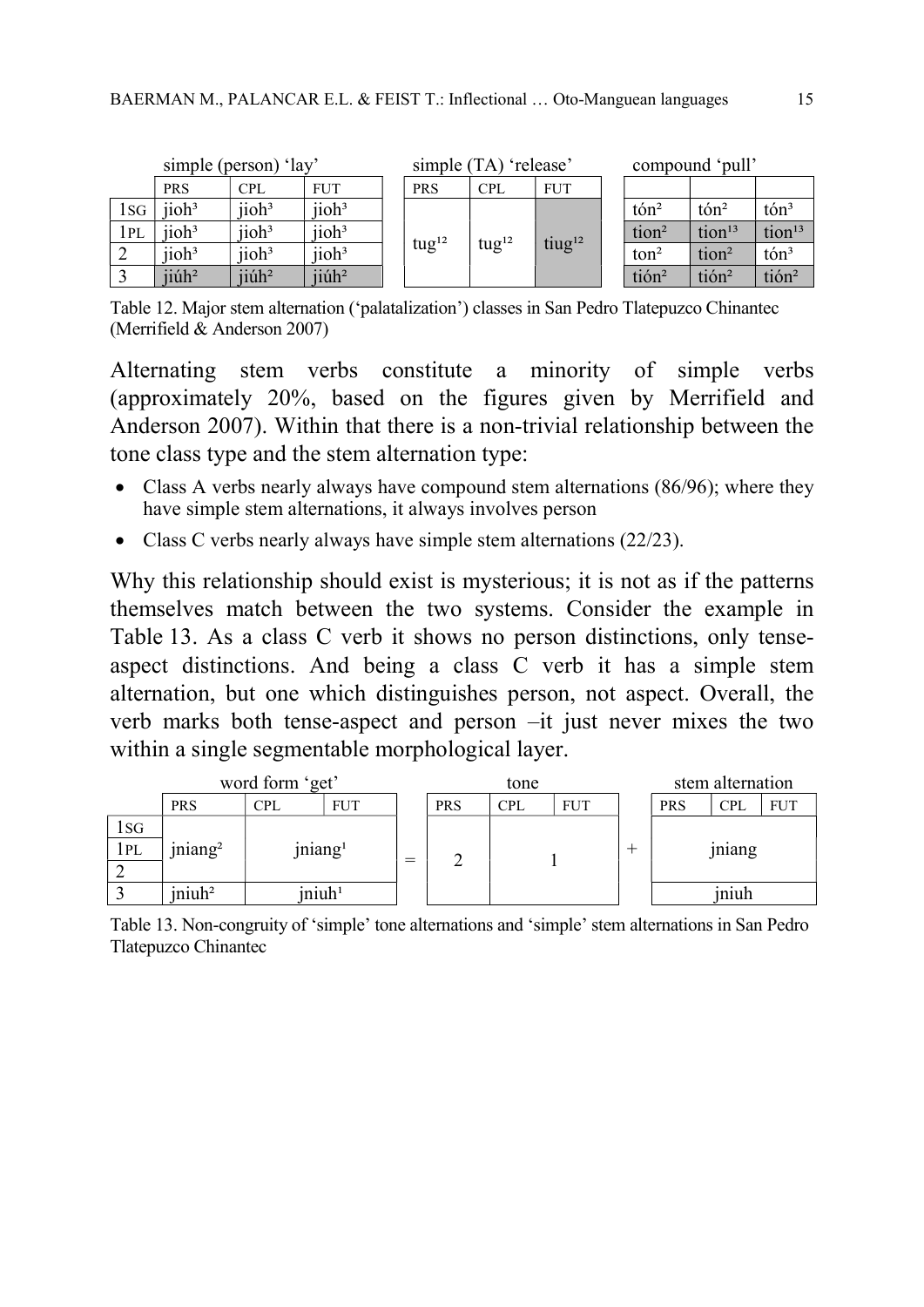### Acknowledgements

This special issue of Amerindia was conceived of and nurtured under the auspices of the ESRC/AHRC co-funded research project "Endangered complexity: Inflectional classes in Oto-Manguean languages" (grant ES/I029621/1). It also benefited partially from the CNRS PICS project 2015-2017 "Mesoamérique et la syntaxe de la proposition relative" and the ERC project "Morphological Complexity" (grant ERC-2008-AdG-230268 MORPHOLOGY). We are very grateful to the institutions that made it possible, and even more so to the people who made it possible. Thanks are especially due to Roberto Zavala, who made it possible for us to coordinate a workshop at CIESAS-Sureste in 2013 which paved the way for the participation of several authors in this special issue. Our sincere thanks go to all authors, who had to endure a demanding timetable and a demanding review process which at times involved several waves of rewriting, and then had to wait until their paper finally got out of the press... We heartily thank Duna Troiani for typesetting the manuscript for Amerindia.

#### References

- Baerman, Matthew & Palancar, Enrique L. 2014. The organization of Chinantec tone paradigms. Carnets de Grammaire 22: Proceedings of Les Décembrettes, 8th international conference on morphology, 46-59. Toulouse: CLLE-ERSS. <http://w3.erss.univ-tlse2.fr/textes/publications/ CarnetsGrammaire/carnGram22.pdf>
- Baerman, Matthew. 2014. Inflectional class interactions in Otomanguean. Patterns in Mesoamerican morphology, J. L. Léonard & A. Kihm (eds), 15-25. Paris: Michel Houdiard.
- Brown, Cecil. 2015. Comparative Otomanguean: A review and evaluation. MS
- Campbell, Lyle, Kaufman, Terrence & Smith-Stark, Thomas C. 1986. Meso-America as a linguistic area. Language 62: 530-70.
- Campbell, Lyle. 1997. The historical linguistics of Native America. [Oxford Studies in Anthropological Linguistics, 4]. Oxford: Oxford University Press.
- CLIN: Catálogo de las Lenguas Indígenas Nacionales: Variantes Lingüísticas de México con sus autodenominaciones y referencias geoestadísticas. 2008. Diario de la Nación (14-01-2008), Mexico City.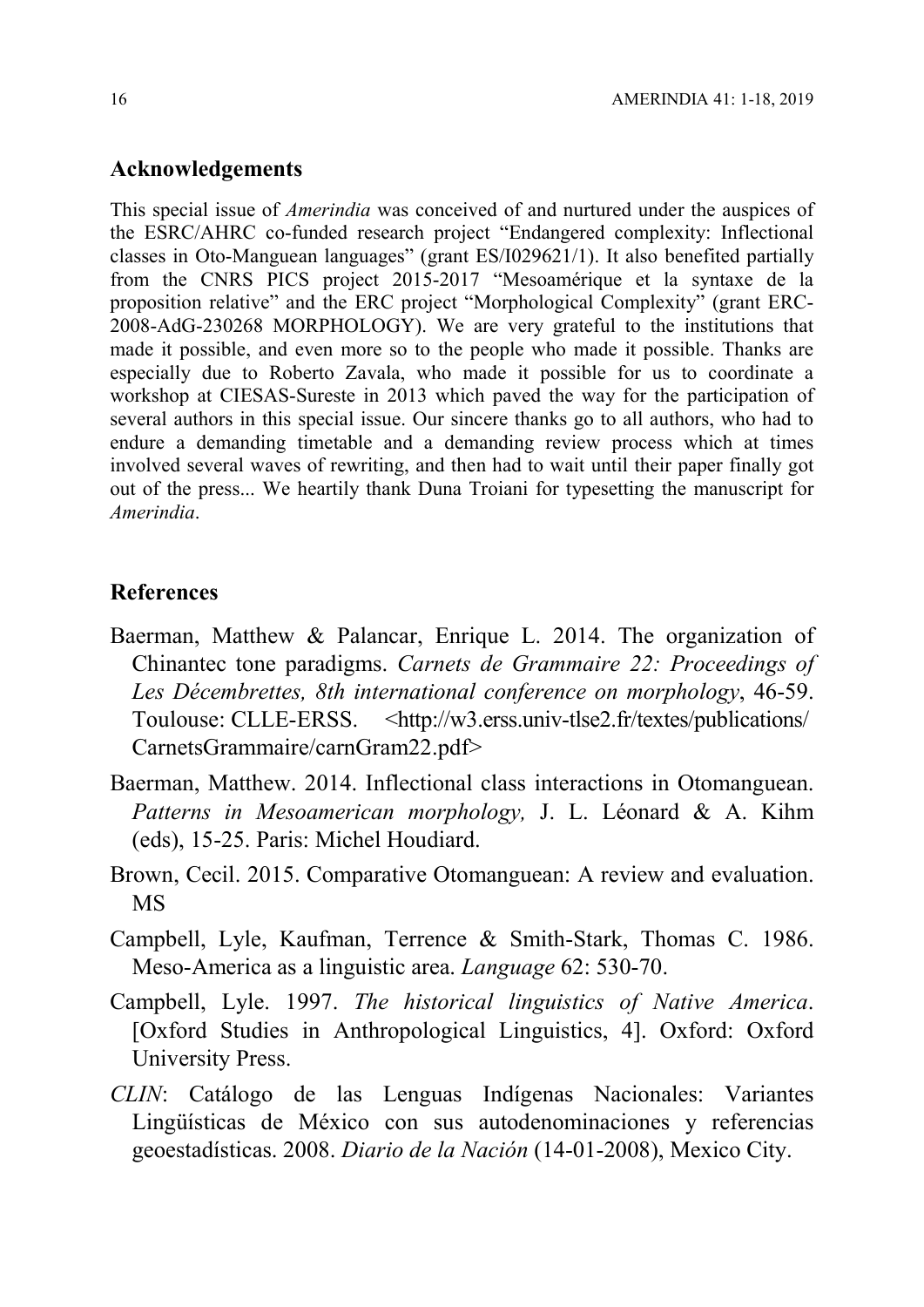- Corbett, Greville G. 2009. Canonical Inflectional Classes. Selected Proceedings of the 6th Décembrettes F. Montermini, G. Boyé & J. Tseng (eds), 1-11. Somerville, MA: Cascadilla Proceedings Project.
- Feist, Timothy & Palancar, Enrique L. 2016. Tracing the emergence of inflectional tone in Cuicatec. Tone and inflection: New data and new perspectives, E. L. Palancar & J. L. Léonard (eds), 267-294. Berlin: Mouton de Gruyter.
- Feist, Timothy & Palancar, Enrique L. Oto-Manguean Inflectional Class Database. University of Surrey. <http://dx.doi.org/10.15126/SMG.28/1>
- Jamieson, Carole. 1982. Conflated subsystems marking person and aspect in Chiquihuatlan Mazatec. International Journal of American Linguistics 48(2): 139-76.
- Martínez, Aileen. 2012. Clases verbales, transitividad y valencia verbal en el pjyekakjó, tlahuica de San Juan Atzingo. PhD dissertation, El Colegio de México.
- Merrifield, William R. & Anderson, Alfred E. 2007. Diccionario Chinanteco de la diáspora del pueblo antiguo de San Pedro Tlatepuzco, Oaxaca. [2nd edition]. México: Summer Institute of Linguistics.
- Palancar Enrique L. 2012. The conjugation classes of Tilapa Otomi: An approach from canonical typology. Linguistics 50(4): 783-832.
- Palancar, Enrique L. 2014. Revisiting the complexity of the Chinantecan verb conjugation classes. Patterns in Mesoamerican morphology, J. L. Léonard & A. Kihm (eds), 77-102. Paris: Michel Houdiard.
- Palancar, Enrique L. 2015. A mixed system of agreement in the suffix classes of Lealao Chinantec. Morphology 25: 29-62.
- Palancar, Enrique L. 2016. A typology of tone and inflection: A view from the Oto-Manguean languages of Mexico. Tone and inflection: New data and new perspectives, E. L. Palancar & J. L. Léonard (eds), 109-140. Berlin: Mouton de Gruyter.
- Palancar, Enrique L. & Carranza, Leonardo. 2017. "Inflectional class interaction in Matlazinca". The Morphological Eye: SMG  $25<sup>th</sup>$  Anniversary Workshop, Universiy of Surrey, 8-9 September.